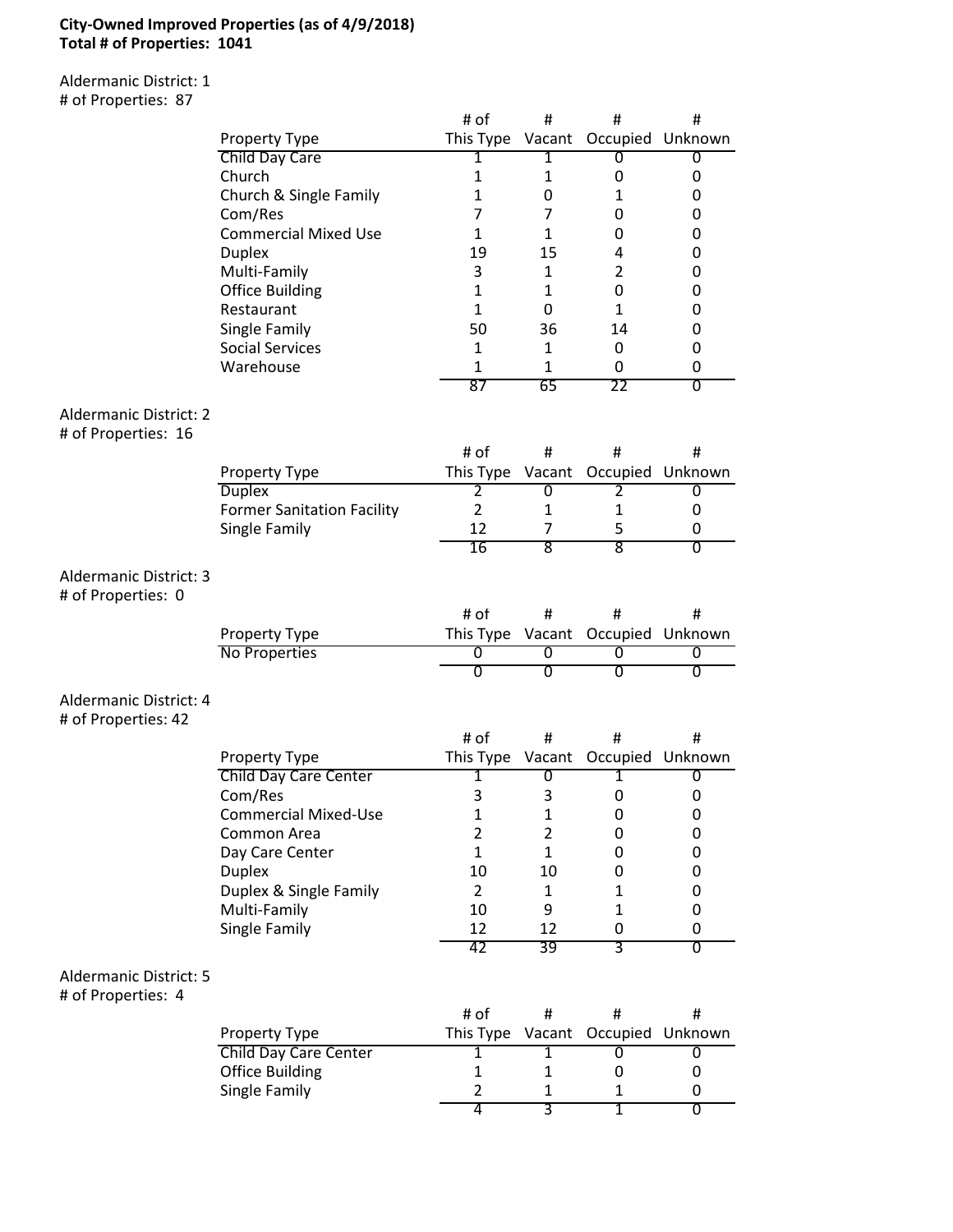#### Aldermanic District: 6 # of Properties: 311

|                              | # of | #   | #                                 | # |
|------------------------------|------|-----|-----------------------------------|---|
| <b>Property Type</b>         |      |     | This Type Vacant Occupied Unknown |   |
| Child Day Care               |      |     |                                   |   |
| Church                       | 6    | 6   |                                   |   |
| Com/Res                      | 31   | 28  | 3                                 |   |
| <b>Duplex</b>                | 147  | 127 | 20                                |   |
| Duplex - 2                   |      |     |                                   |   |
| Duplex & Single Family       | 9    |     |                                   |   |
| <b>Employment Agency</b>     |      |     |                                   |   |
| <b>Funeral Services</b>      |      |     |                                   |   |
| <b>Medical Office</b>        |      |     |                                   |   |
| Multi-Family                 | 11   | 10  |                                   |   |
| Multi-Family & Single Family |      |     |                                   |   |
| <b>Retail Offices</b>        |      |     |                                   |   |
| Single Family                | 98   | 86  | 12                                |   |
| Single Family - 2            |      |     |                                   |   |
| Tavern                       |      |     |                                   |   |
|                              |      | ,,, | 38                                |   |

## Aldermanic District: 7

# of Properties: 176

|                             | # of | #   | #                                 | # |
|-----------------------------|------|-----|-----------------------------------|---|
| <b>Property Type</b>        |      |     | This Type Vacant Occupied Unknown |   |
| Child Day Care              |      |     |                                   |   |
| Church                      |      |     |                                   |   |
| Com/Res                     | 10   | 9   |                                   |   |
| <b>Commercial Mixed-Use</b> | 2    |     |                                   |   |
| <b>Duplex</b>               | 82   | 74  | 8                                 |   |
| Duplex - 2                  | 2    | 2   |                                   |   |
| Duplex & Single Family      |      |     |                                   |   |
| <b>Family Services</b>      |      |     |                                   |   |
| Multi-Family                |      |     |                                   |   |
| <b>Residential Care</b>     |      |     |                                   |   |
| Restaurant                  |      |     |                                   |   |
| Single Family               | 67   | 58  | q                                 |   |
| Single Family - 2           |      |     |                                   |   |
| Tavern                      |      |     |                                   |   |
| Warehouse                   |      |     |                                   |   |
|                             | 176  | 155 | 21                                |   |

## Aldermanic District: 8

# of Properties: 12

|               | # of | # |                                   |  |
|---------------|------|---|-----------------------------------|--|
| Property Type |      |   | This Type Vacant Occupied Unknown |  |
| Com/Res       |      |   |                                   |  |
| Duplex        |      |   |                                   |  |
| Restaurant    |      |   |                                   |  |
| Single Family |      |   |                                   |  |
|               |      |   |                                   |  |

# Aldermanic District: 9

# of Properties: 14

|                              | # of |                                   |  |
|------------------------------|------|-----------------------------------|--|
| Property Type                |      | This Type Vacant Occupied Unknown |  |
| Com/Res                      |      |                                   |  |
| Condominium                  | h    |                                   |  |
| Duplex                       |      |                                   |  |
| <b>Recreational Facility</b> |      |                                   |  |
| Single Family                |      |                                   |  |
|                              |      |                                   |  |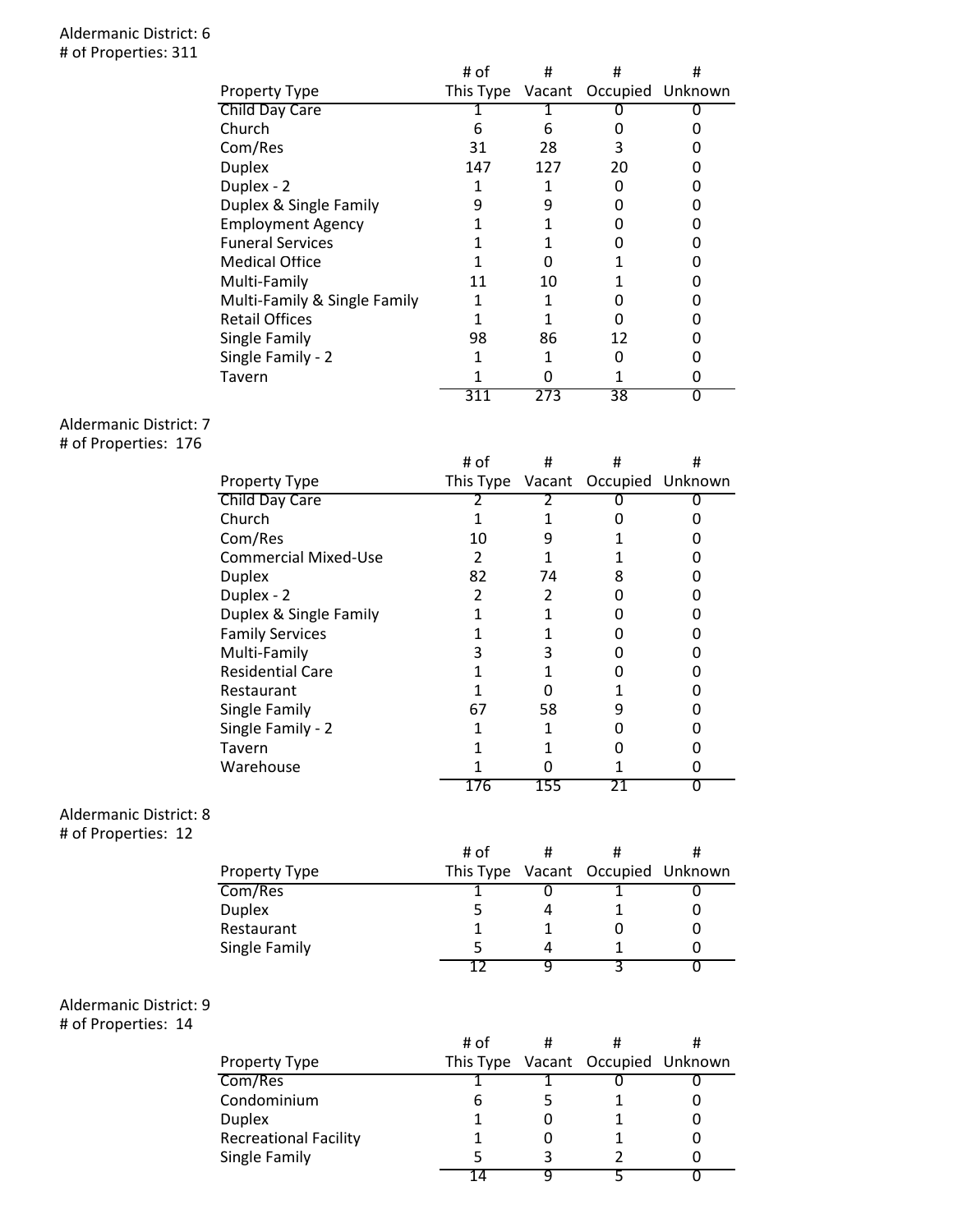### Aldermanic District: 10 # of Properties: 20

|                                |                            | # of             | #              | #                                 | #                         |
|--------------------------------|----------------------------|------------------|----------------|-----------------------------------|---------------------------|
|                                | Property Type              | This Type        |                | Vacant Occupied Unknown           |                           |
|                                | Child Day Care             | 1                | 0              | 1                                 | 0                         |
|                                | Com/Res                    | 5                | 4              | 1                                 | 0                         |
|                                | <b>Duplex</b>              | $\overline{2}$   | $\overline{2}$ | 0                                 | 0                         |
|                                | Single Family              | 9                | 6              | $\overline{2}$                    | $\mathbf{1}$              |
|                                | Studio                     | $\mathbf{1}$     | 0              | $\mathbf{1}$                      | 0                         |
|                                | Warehouse                  | $\overline{2}$   | $\overline{2}$ | 0                                 | 0                         |
|                                |                            | 20               | 14             | 5                                 | 1                         |
|                                |                            |                  |                |                                   |                           |
| Aldermanic District: 11        |                            |                  |                |                                   |                           |
| # of Properties: 1             |                            |                  |                |                                   |                           |
|                                |                            | # of             | #              | #                                 | #                         |
|                                | Property Type              |                  |                | This Type Vacant Occupied Unknown |                           |
|                                | <b>Single Family</b>       | 1                | 1              | 0                                 | 0                         |
|                                |                            | T                | 1              | σ                                 | $\overline{\mathfrak{o}}$ |
|                                |                            |                  |                |                                   |                           |
| <b>Aldermanic District: 12</b> |                            |                  |                |                                   |                           |
| # of Properties: 36            |                            |                  |                |                                   |                           |
|                                |                            | # of             | #              | #                                 | #                         |
|                                | Property Type              | This Type Vacant |                | Occupied                          | Unknown                   |
|                                | Com/Res                    | 7                | 6              | 1                                 | 0                         |
|                                | <b>Duplex</b>              | 6                | 5              | 1                                 | 0                         |
|                                | Duplex & Single Family     | 1                | $\mathbf 0$    | $\mathbf{1}$                      | 0                         |
|                                | <b>Employment Agency</b>   | 1                | $\mathbf{1}$   | 0                                 | 0                         |
|                                | Former Library Site        | 1                | $\mathbf{1}$   | 0                                 | 0                         |
|                                | Multi-Family               | 1                | $\mathbf{1}$   | 0                                 | 0                         |
|                                | Single Family              | 17               | 15             | $\overline{2}$                    | 0                         |
|                                | <b>Used Care Dealer</b>    | $\mathbf{1}$     | $\mathbf 0$    | $\mathbf{1}$                      | 0                         |
|                                | Warehouse                  | 1                | 1              | 0                                 | 0                         |
|                                |                            | 36               | 30             | $\overline{6}$                    | $\overline{\mathfrak{o}}$ |
|                                |                            |                  |                |                                   |                           |
| Aldermanic District: 13        |                            |                  |                |                                   |                           |
| # of Properties: 4             |                            |                  |                |                                   |                           |
|                                |                            | # of             | $\#$           | #                                 | #                         |
|                                | Property Type              | This Type Vacant |                |                                   | Occupied Unknown          |
|                                | Manufacturing/Warehouse    | 1                | $\overline{0}$ | 1                                 | $\overline{0}$            |
|                                | Single Family              | $\overline{2}$   | $\mathbf 0$    | $\mathbf{1}$                      | 1                         |
|                                | Tavern & Mobile Home Court | 1                | 1              | U                                 | 0                         |
|                                |                            | 4                | $\overline{1}$ | 2                                 | 1                         |
|                                |                            |                  |                |                                   |                           |
| Aldermanic District: 14        |                            |                  |                |                                   |                           |
| # of Properties: 11            |                            |                  |                |                                   |                           |
|                                |                            | # of             | #              | #                                 | #                         |
|                                |                            |                  |                |                                   |                           |
|                                | Property Type              | This Type        | Vacant         | Occupied                          | Unknown                   |
|                                | Com/Res                    | 2                | 2              | 0                                 | 0                         |
|                                | <b>Duplex</b>              | 3                | $\overline{2}$ | $\mathbf{1}$                      | 0                         |
|                                | Single Family              | 6                | 4              | 2                                 | 0                         |
|                                |                            | 11               | 8              | 3                                 | $\overline{0}$            |
|                                |                            |                  |                |                                   |                           |